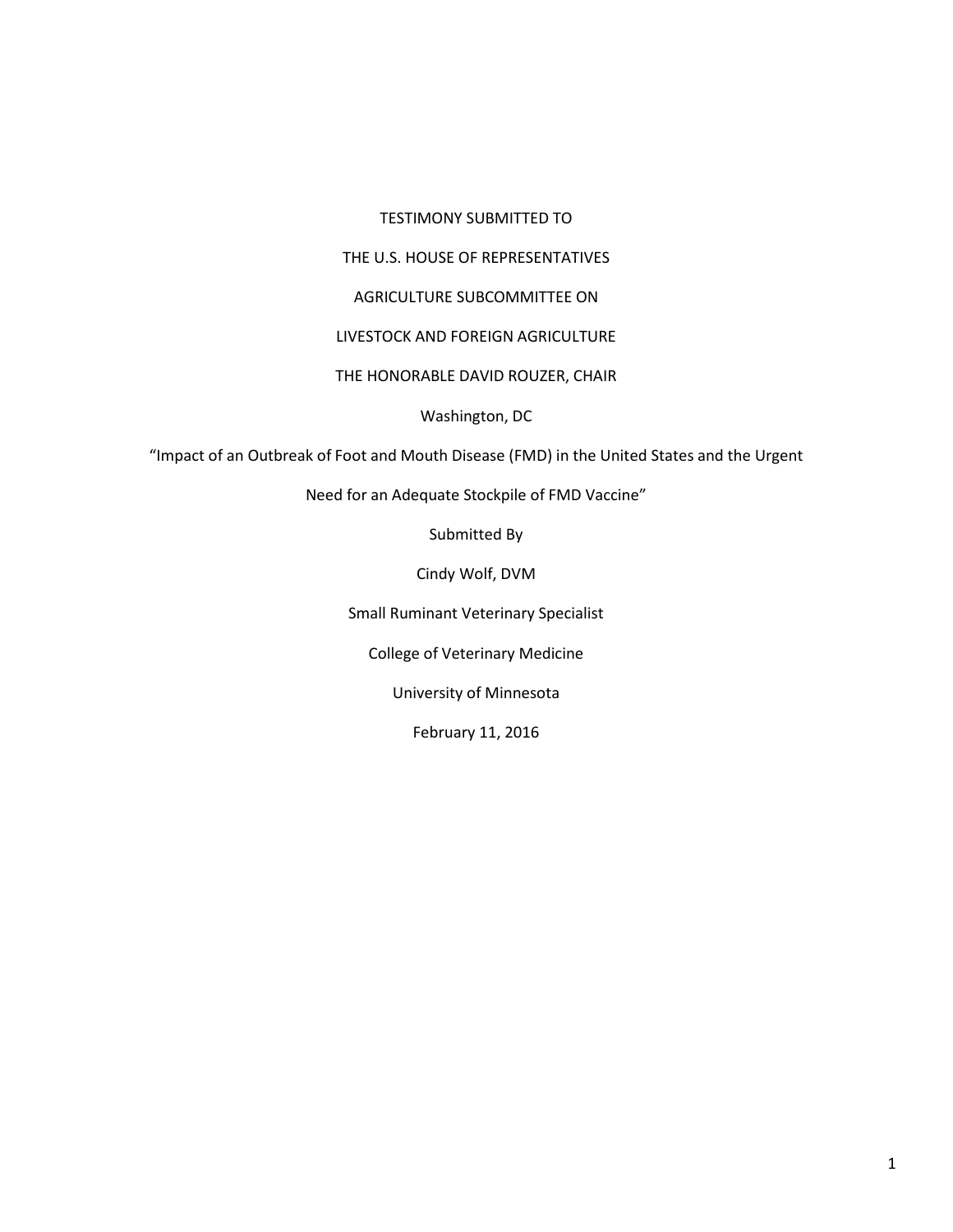Chairman Rouzer, Ranking Member Costa, and Members of the House Committee on Agriculture, Subcommittee on Livestock and Foreign Agriculture, my name is Cindy Wolf. My family and I raise sheep and beef cattle in Minnesota. We sell direct to consumers, restaurants, auction markets and to a lamb cooperative. For the past thirty-two years, I have also been employed as small ruminant veterinarian at the College of Veterinary Medicine at the University of Minnesota. Thank you for the opportunity to speak to you about our preparedness for the potential introduction of foot and mouth disease (FMD) into the United States.

## **Sheep industry demographics**

I included two images in my written testimony, one showing the numbers of sheep by state in the U.S. and the other one roughly shows sheep movement. Sheep (and goats) move across the continental U.S. daily traversing several state lines in about every type of vessel made. We hope that most of them have Certificates of Veterinary Inspection but I wouldn't count on it. Sheep sold for human consumption have a wide range of bodyweights and ages dependent on the customs of the end user.

Since FMD transmission can be airborne, there are millions of livestock at-risk along routes of commerce if even one animal should be infected. Young lambs are generally concentrated for a few weeks to a few months while they are being fed prior to processing. The highest concentration of these lambs at any given point in time but mostly in the fall through the spring is in feedlots or crop aftermath on the front range of Colorado, California, Arizona and Oregon. The larger commercial lamb feedlots (including grazing operations) range in size from 20,000 to 80,000 head in one-time capacity. Lambs entering commercial feedlots tend to come from larger-scale breeding flocks. There are approximately 80,000 sheep producers in the U.S. and there are sheep in every state. In general terms, 80 percent of the breeding ewes are owned by 20 percent of the producers.



## All Sheep and Lamb Inventory in the United States **January 1, 2016**

United States Total: 5.32 million head

Source: Sheep and Goats (January 2016) USDA, National Agricultural Statistics Service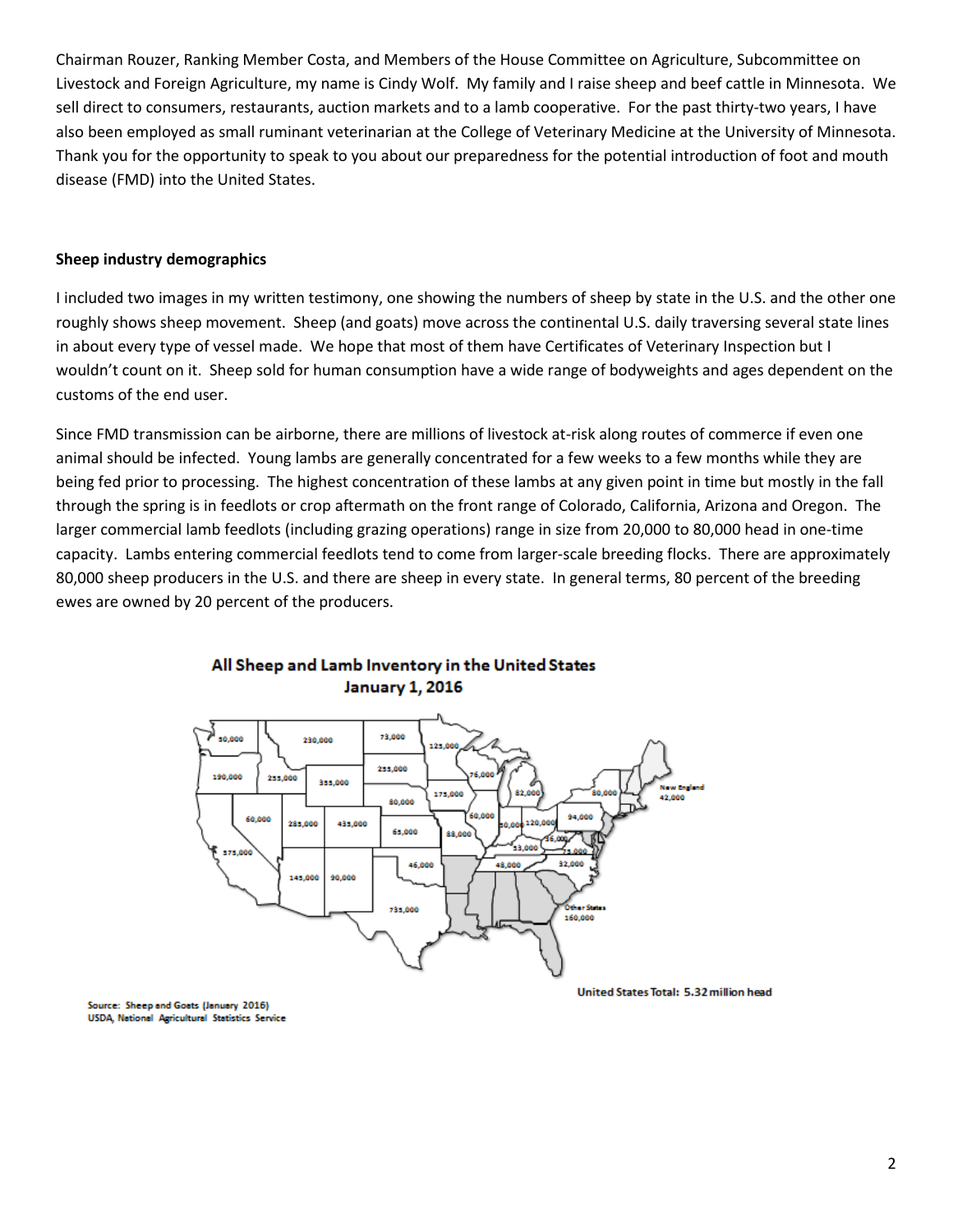## **Sheep marketing channels & FMD risk**

If FMD were to be found in one or more of the larger commercial feedlots, temporary movement restrictions, tracebacks, vaccination, etc. would be relatively straight forward because of geographic concentration. However, there are sheep in transport every day of the year and they are crossing multiple state boundaries through rural America much of the time with stops along the way. Nearly all of the sheep in traditional interstate commerce are ear-tagged back to their flock of origin as required by the cooperative state-federal national scrapie eradication program. Many auction barns that buy and sell sheep also have other species in the same facility. This presents a large disease exposure risk especially in a species whose FMD clinical signs are rather subtle.

# **Sheep Movement**



#### **Sheep the silent carriers and risk to other species**

There are a few things about sheep and goats that are unique regarding FMD clinical signs and diagnoses. For example, sheep can be infected with FMD and not present remarkable clinical signs as seen with pigs and cattle. Besides the clinical signs being more subtle, for much of the year many sheep are covered with wool and tend to move with their heads low so seeing FMD lesions from any distance would be difficult.

#### **Lessons regarding sheep and other species from the outbreak in the UK**

One of the lessons learned from the 2001 FMD outbreak in U.K. was that sheep were carrying and distributing the virus across the country and throughout marketing channels, spreading it to other livestock before the disease was recognized. Therefore early detection, animal traceability, movement restrictions and vaccination is essential to averting a very large outbreak in the U.S. Veterinarians break down the stages of FMD infection into phases that describe virus progression with phase one being initial infection and the beginning of clinical signs. From a practical